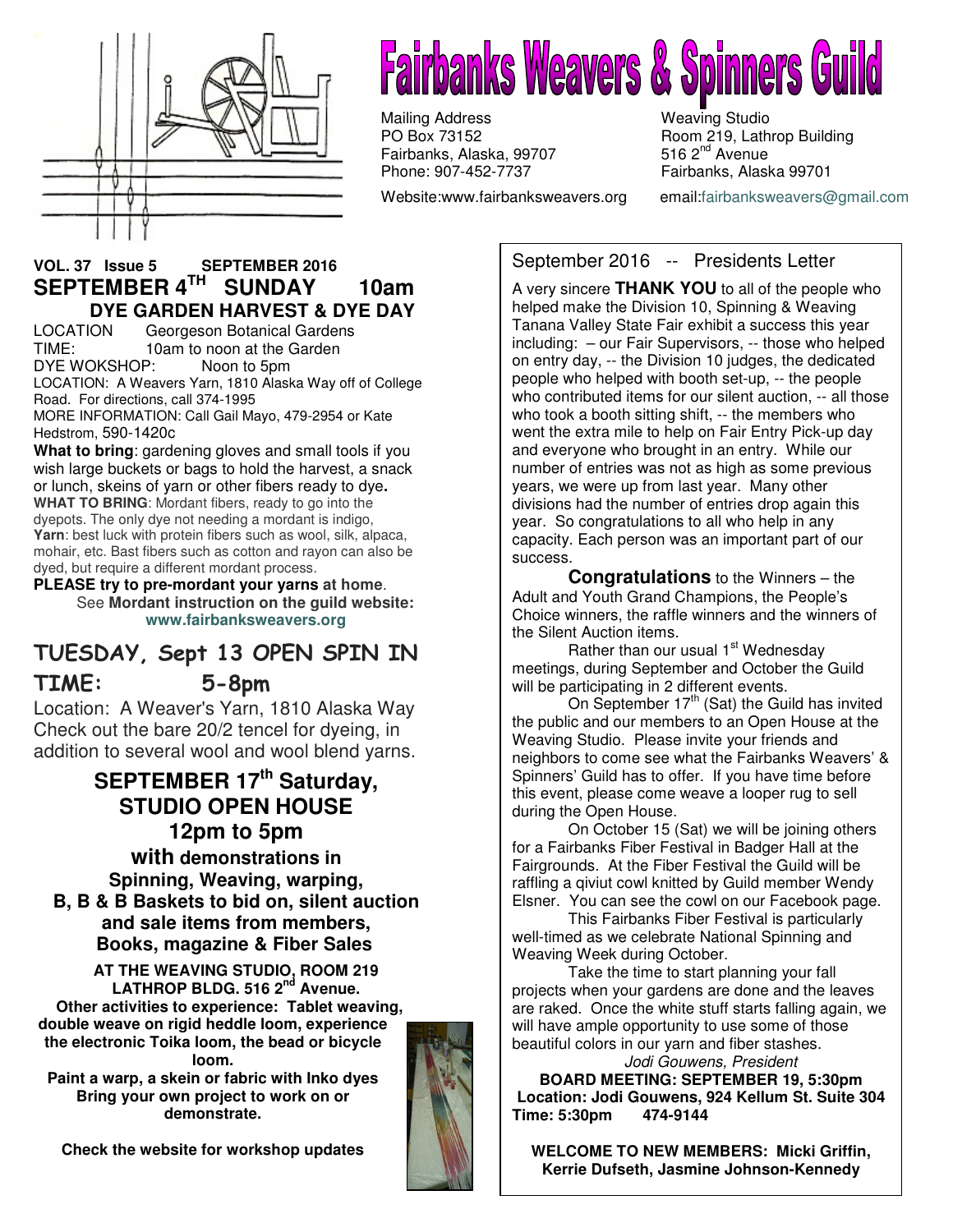**Class G: Betsy Sturm CONGRATULATIONS TO FAIR WINNERS at the TANANA VALLEY FAIR Division 10 Weaving & Spinning GRAND CHAMPION JUNIOR CHAMPION Wendy Elsner Class A: Jasmine Johnson-Kennedy Class B: Jasmine Johnson-Kennedy Class C: Barb Ebbesson Class E: Wendy Elsner (GC) Class F: CJ Thomas Class I: Chris Waigl Class M: Wendy Elsner Class N: Wendy Elsner Class O: Karen Malone Class P: Kate Hedstrom Class AA: Morgan Griffeth Class BB: Riley Griffeth Class CC: R Burns Class FF: Elsa Willsrud (GC) Class GG: Tayton Brice Class HH: Else Mayo Class II: Else Mayo People's Choice Winners: Adult – Heather Bramhall – art yarn Junior -- Elsa Willsrud -- needle-felted dragon 2016 Raffle Winners: Qiviut Scarf: Debbi Jean Hutchinson Qiviut/cashmere/silk skein: Moxie Pender**

#### **THANK YOU, THANK YOU, THANK YOU**

 To so many guild members for selling 801 raffle tickets in 10 days and \$480 from The Silent Auction . Thanks to everyone who donated.

 To LARS (Large Animal Research Station) for donating the qiviut yarn.

To Penny Wakefield for weaving the raffle scarf. To Vivian Osborne for a blended skein from her new spinning mill as a second raffle item.

Youth Fair Entries were down this year but adult entries were up.

To JUDGES and all BOOTH ATTENDANTS TO MOXIE, ROB, KATE as Fair Superintendents, To all the volunteers that helped set up the display. ENTRY HISTORY FOR PAST YEARS

| 2008 | 222 | 2009 | 185                       |
|------|-----|------|---------------------------|
| 2010 | 139 | 2011 | 142                       |
| 2012 | 114 | 2013 | 110                       |
| 2014 | 148 |      |                           |
| 2015 |     |      | 86 (40 adults, 46 youth)  |
| 2016 |     |      | 113 (59 adults, 54 youth) |
|      |     |      |                           |

2017 Will mark 65 years since Guild formation



| Sept. 1                                            | Thurs. 6:30pm                       |  | Art 127: Begin Weaving Class         |  |              |  |
|----------------------------------------------------|-------------------------------------|--|--------------------------------------|--|--------------|--|
| Sept. 4                                            | Sat. 10am-12                        |  | <b>DYE GARDEN Harvest</b>            |  |              |  |
| Sept. 4                                            | Sat. $12pm - 5m$                    |  | DYE Workshop @ Weavers Yarn          |  |              |  |
| Sept. 6                                            | Tues. 5:30pm                        |  | Art 227: Begin Woven Fabric Design   |  |              |  |
| Sept. 13                                           | Tues.12 - 3pm                       |  | DAYTIME WEAVING CLASS                |  |              |  |
| Sept. 13                                           | Tues. 5-8pm                         |  | <b>OPEN SPIN IN at Weavers' Yarn</b> |  |              |  |
| Sept. 17                                           | Saturday 12 - 5pm STUDIO OPEN HOUSE |  |                                      |  |              |  |
| EARLY CELEBRATION OF Nat'l Spinning & Weaving Week |                                     |  |                                      |  |              |  |
| Oct. 8                                             | Sat. 9am - 3pm                      |  | Rug Hooking                          |  |              |  |
| class                                              |                                     |  |                                      |  | Not too late |  |
| Oct. $15th$                                        | Sat. 12 - 5pm                       |  | <b>FALL FESTIVAL</b>                 |  | to take as   |  |
| OF FIBERS                                          |                                     |  |                                      |  | a hobby      |  |
|                                                    |                                     |  |                                      |  | weaver       |  |
| <b>WEAVING COURSES begin:</b>                      |                                     |  |                                      |  |              |  |
|                                                    |                                     |  |                                      |  |              |  |

#### ART 127: INTRO TO WEAVING

THURSDAY at 6:30pm SEPTEMBER 1 SCHEDULE: Tues./Thurs. HOURS: 6:30 to 9:00pm LOCATION: Weaving Studio, Rm. 219, Lathrop Bldg. 516 2nd Ave. 452-7737

NSTRUCTOR: Penny Wakefield, 457-4124.

FEE: \$275 incl. materials payable to the guild, \$75 fee to UAF for registering credits.

DESCRIPTION: Fundamentals of weaving taught through basic techniques and processes for Tapestry and woven structures on four harness looms.

#### ART 227: WOVEN FABRIC DESIGN: ANY TOPIC

TIME:  $5:30$ pm TUESDAY, begins SEPT.  $6<sup>th</sup>$ Twills, Block & Units, Rugs, Laces, Double Weave, Fashion Fabric for Garments, Surface Design HOURS: 5:30 to 8:00pm LOCATION: Weaving Studio, 452-7737, Rm 219, Lathrop Bldg, 516 2<sup>nd</sup> Avenue. INSTRUCTOR: Penny Wakefield, 457-4124 FEE: \$275 incl. materials payable to the guild as Hobby weaver. Sign up at UAF for an Art or Humanities credit: pay \$75 fee to UAF to register credit COURSE DESCRIPTION: This course will encourage exploration and experimentation with color, texture and pattern in structures utilizing traditional and non-traditional materials..

#### **6 WEEK DAYTIME WEAVING COURSE**

**Tuesday, September 13, TIME & DATE are ADJUSTABLE** DATES: TUES/THURS BEGINS SEPT. 13 - OCT. 27. TIME: Tues/Thurs. 12 to 3pm Time & dates adjustable FEE: \$175 includes materials for two warps.<br>REGISTER: CALL 457-4124 OR 452-7737 CALL 457-4124 OR 452-7737

Make a colorful sampler warp with a variety of threading & treadling patterns and design a alpaca scarf.

Interested in weaving as a Hobby weaver, then sign up through the Guild. See expanded description on the website for both classes: www.fairbanksweavers.org

**OCTOBER 8 Saturday RUG HOOKING WORKSHOP The Elements of Rug Hooking with Kate Lamal** Students will be provided with backing material, a pattern, wool strips and a hook, all of which will be the student's to take home, and will learn the how to pull loops through the backing to create a hooked mat. With the skills learned in this one day workshop, the student should be able to continue on their own to complete the project begun in class. Materials needed: Students will be asked to bring a small scissors and a quilting type hoop that is used to stretch the backing taut while hooking.

**Date of class: Saturday, October 8 Hours for class: 9:00 AM to 3 PM** Fee: for the class: \$100.00 Fee includes with backing material, a pattern, wool strips and a hook. Students are asked to bring scissors and a quilting hoop. Maximum students: 16 Minimum: 4 Register by calling Kate Lamal 479-7544h 388-7102 or Weaving Studio: 452-7737